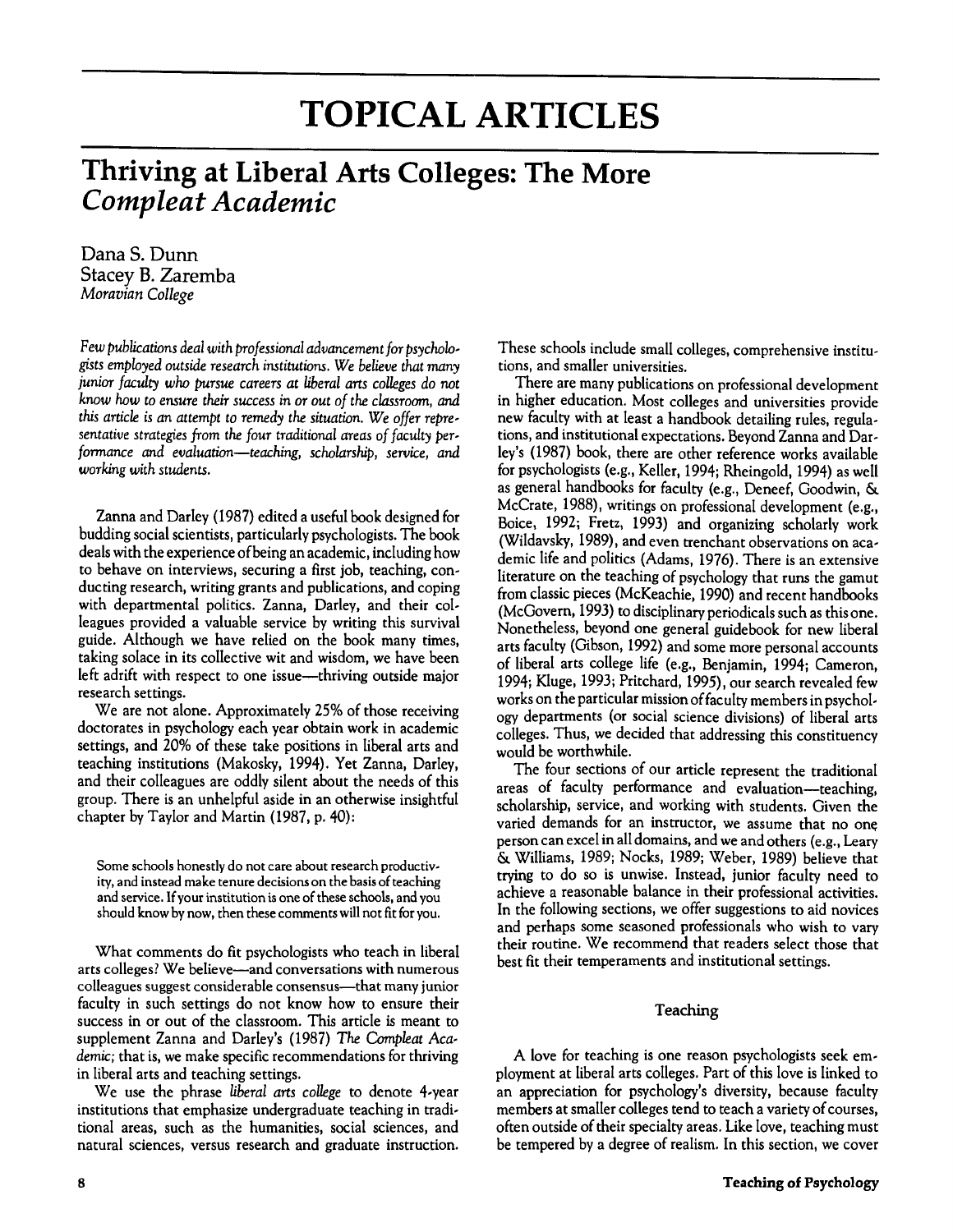some practical concerns confronting junior faculty in their teaching.

#### *Course Load andTime Management*

For many, a heavy teaching load, defined here as three or more classes a semester, is the major adjustment to life at a liberal arts college. Faculty at liberal arts colleges do not usually have teaching assistants, but they often have high expectations for courses (i.e., multiple examinations, quizzes, several written assignments, lab projects, and presentations). Lecturing is fine most of the time, but active, participatory discussion and collaborative learning (e.g., Bruffee, 1993; Mathie, 1993) are now expected, if not required. Coupled with several course preparations, the reading for each course, grading students' work, and keeping office hours, the amount of time to accomplish all these teaching tasks places heavy demands on the teacher.

Time management and organization are essential for survival. Early in their teaching careers, many psychologists discover that there never seems to be enough time to accomplish all that needs to be done. Thus, one must maximize the available time. Determining how to make effective use of time is a major hurdle for new faculty members, but creating an appropriate balance among teaching, scholarship, and socialization can lead to success (Boice, 1992).

Two simple but helpful solutions are using a desk planner and making lists to structure each day. The planner allowsyou to block out times when you can prepare for classes, teach, and grade assignments, whereas a running list lets you delete course activities that have been accomplished (e.g., wrote a lecture) and keep track of what tasks remain (e.g., write PSY 101 test). You will also need to plan your office hours for meeting with students. One rule of thumb is to avoid scheduling office hours during the time of day that you are most productive. Ifyou are a morning person, for example, work on your lectures and research in the mornings and schedule meeting times during afternoons.

#### *Course Mechanics*

When teaching a class for the first time, be realistic about the syllabus. First, select texts that will fit undergraduates' abilities rather than those that appeal to advanced issues or esoteric questions. This suggestion also holds true for ancillary course texts and reserve readings. Second, do not crowd the syllabus with so much material that you end up running a race devoted to coverage rather than depth. View the syllabus as a contract that is subject to minor revision (e.g., if an exam date must be changed, so be it, as long as you inform the students in a timely fashion). Third, beware of one of the most common mistakes of beginning teachers. Do not schedule term papers, exams, or major projects from your courses during the same week.

Faculty members vary widely in how they prepare for courses. Sometimes a person will write all lectures and tests for a course before the first class meeting. At other times, one

may use lecture material from graduate school. In some instances, one resorts to the "night before" method. We advocate moderation (and salvation) through use of the 2-week rule (i.e., one should have 2 weeks' worth of lectures, tests, and activities ready for each class). This cushion allows one to work ahead or occasionally to fall behind on the next few weeks of lectures, to revise material according to personal whim or pedagogical necessity, and to devote time to other necessary (e.g., grading and committee work) as well as more desirable (e.g., reading, writing, and research) activities.

How much time should be spent writing a lecture? Although some will argue that time allotment depends on the material, the level at which the lecture will be taught, and the discipline involved, empirical evidence suggests a more parsimonious account. By following cohorts of new faculty members, Boice (1992) found that those who were most effective spent moderate amounts of time on lecture preparation (no more than 1.5 hr of preparation for each classroom hour). Those faculty avoided the common pitfalls of overpreparation and undue perfectionism. Ironically, less effective faculty members spent considerably more time on lecture preparation and were much less satisfied with the results of their teaching (see Boice, 1992, for broader discussion of these issues). We are not suggesting that new faculty watch the clock while they prepare a class, but we do recommend establishing a regimen for preparing lectures.

How you determine grades on assignments and for courses depends on the class, departmental and institutional folkways, and your own standards. However, there are a few guidelines for grading that can help you do a better job. Always be specific about how you determine grades. Hints of vagueness only create worry in the students' minds. Using multiple grading measures (e.g., additional exams, several written assignments, and class participation) in addition to the traditional midterm and final exam provides students with opportunities to recover from mediocre or poor performance on anyone task. When grading papers, provide detailed comments on writing style and content to substantiate assigned grades (see, e.g., Dunn, 1994; Willingham, 1990, for detailed recommendations). Try to return assignments within a reasonable amount of time. We do our best to return papers within 1 week to keep student morale high and our anxiety about an ever-increasing workload low. If you cannot adhere to your self-imposed deadline, then inform students that you will return assignments as soon as possible. Failure to report the status of graded work can inadvertently convey a lack of concern on your part and may even provoke resentment.

#### *Evaluations andDevelopment*

Good teachers are not born; they are made through experience and conscious effort. The best teachers continue to refine their craft as well as their courses. But how do junior faculty learn to refine their teaching abilities? We suggest two straightforward techniques. Pay careful attention to course evaluations and seek peer feedback.

Students are our clientele, and we should take their opinions seriously. Most institutions administer some evaluation instrument, and student ratings are often used for purposes of contract renewal, salary increases, and eventually a tenure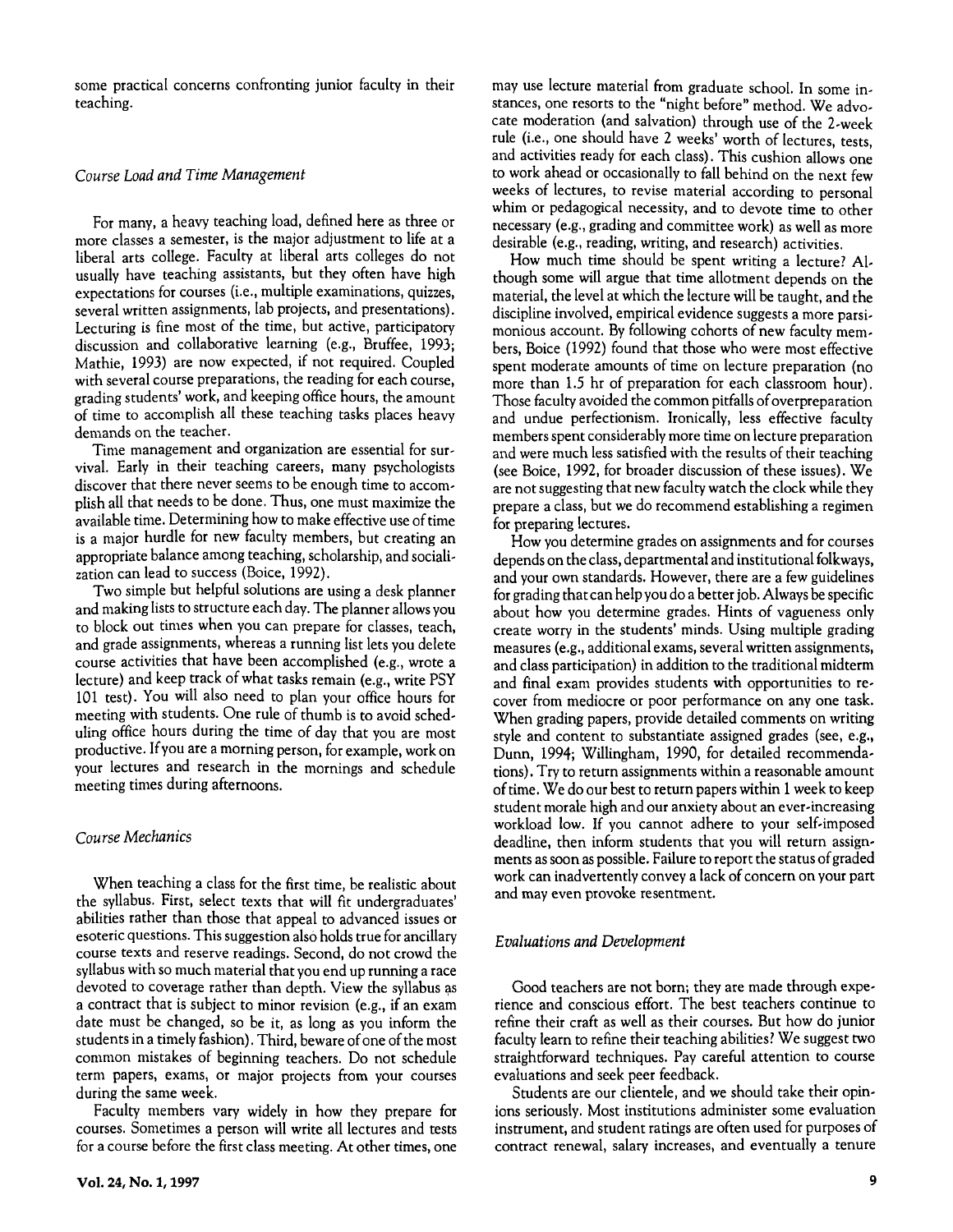decision. Understandably, many junior faculty dread reading their evaluations, and we will not argue that one should rush to embrace criticism. Extreme ratings fromstudentsstand out, but for assessing teaching the more useful index is consistency (what you do well and where you can improve).

One should not ignore laudatory comments; rather, such reports need to be understood from a proper perspective. For example, although it is gratifying to learn that students regard you as an expert in your area, your teaching will be helped more by discovering that you speak too quickly or in a monotone, that you rely too much on lecture or discussion, that your answers to questions sometimes seem clipped, and so on. Some variability in responses about your performance are to be expected: no one is perfect. Many junior faculty spend an inordinate amount of time and energy focused on one extremely negative comment while overlooking many favorable comments. Take negative comments seriously but always consider them in relation to what you do well.

Many new professors readily use student evaluations to improve their teaching, but end-of-the-course feedback is helpful only for the future. We advocate using an anonymous midsernester evaluation to learn how well a course is going. You should ask questions specifically addressing your course or teaching style. If all is well, you will find such reports gratifying;if not, you can still implement appropriate changes. Students appreciate the opportunity to make suggestions, and faculty can save a course before it is too late.

Faculty peers in or outside of your department can also provide helpful advice about teaching. Seeking information about grade distributions from colleagues who teach courses at the same level as your own can be insightful or reassuring. Borrowing an idea for a class activity, accepting a textbook recommendation, or even following another's syllabus format can be helpful to the junior faculty and flattering to the senior faculty. If a class or an activity did not go well, discuss the experience with a peer who may see problematic aspects that you overlooked. Similarly, if you taught a class in which your approach was highly successful, then share your success with a peer.

Finally, our experience in team-taught interdisciplinary classes has made us appreciate how much we can learn by watching peers teach and by having peers watch us. Learning to give and take peer feedback is a rare opportunity to improve oneself and to aid others. Although feedback from peers can be sobering, it may promote classroom innovation (Dunn, 1993; Fluck & Zaremba, 1995).

Careful scrutiny of one's evaluations and reliance on peer feedback can be augmented by attendance at and participation in teaching conferences and workshops. Such experiences are welcome opportunities for psychology faculty to acquire new methods and techniques for their courses or to share the fruits of their classroom labors through presentations and poster sessions. The Society for the Teaching of Psychology (Division Two of the American Psychological Association) and the American Psychological Society regularly devote portions of their annual conventions to teaching. Several regional and state organizations sponsor teaching conferences that are less expensive and more accessible for liberal arts faculty. Each issue of *Teaching of Psychology* lists detailed information about such conferences in its News Tips From *ToP* section.

**10**

We believe that good teaching is a skill that can be refined. Such a view combats the perspective that teaching is secondary to rather than complementary to scholarship.

# Scholarship

In this section, we provide suggestions for overcoming many obstacles that can impede establishing a research program at a liberal arts college. In addition to heavy teaching loads, there may be a lack of resources, including limited research budgets. New teachers should first determine their institutional and departmental scholarship requirements for tenure and promotion (Taylor & Martin, 1987). Expectations for scholarship have increased for junior faculty at many liberal arts colleges (Boyer, 1990). Thus, one should know what the institution expects. Some schools merely want evidence of scholarly activity, but others make quantitative demands (e.g., four peer-reviewed publications in 6 years) or evaluate whether research is basic or applied. Other colleges treat institutional research as scholarship (discussed later in the Service section). Scholarship, like teaching and community service, is now required for tenure at many institutions. A successful program of scholarship involves obtaining funds, developing a program of research, collaborating with colleagues, reading, and writing.

# *Funding*

Once you are offered a tenure-track position, you can negotiate start-up funds for equipment, software, and the like that are essential to your program of research. New faculty should also inquire about the availability of faculty development and/or research funds at their institutions. Many colleges have committees that fund research activities in the form of summer grants, start-up money, and so forth. Obtain information about application requirements and deadlines from a faculty member, relevant dean, or committee; if possible, examine copies of funded proposals. Senior faculty members in your department may offer guidance in this area.

When start-up funds are unavailable, consider borrowing equipment from a colleague or even your mentor. Competitive funds are available from outside granting agencies. Take advantage of grants designed for junior faculty and young investigators, such as the Behavioral Science Track Award for Rapid Transition program run by the National Institute of Mental Health or the National Institutes of Health Area Grants designed for faculty who teach at small colleges.

# *Developing a Program ofResearch*

In developing a program of research, we suggest a minimum of one research project per year. The critical need is to establish a coherent ongoing research agenda. Plan projects at their onset in a manner similar to a thesis or dissertation study. Identify dates when each step should be completed, and regularly monitor your progress. Once you have established a program of research, you should begin to stagger your projects (i.e., you should plan data collection for your next project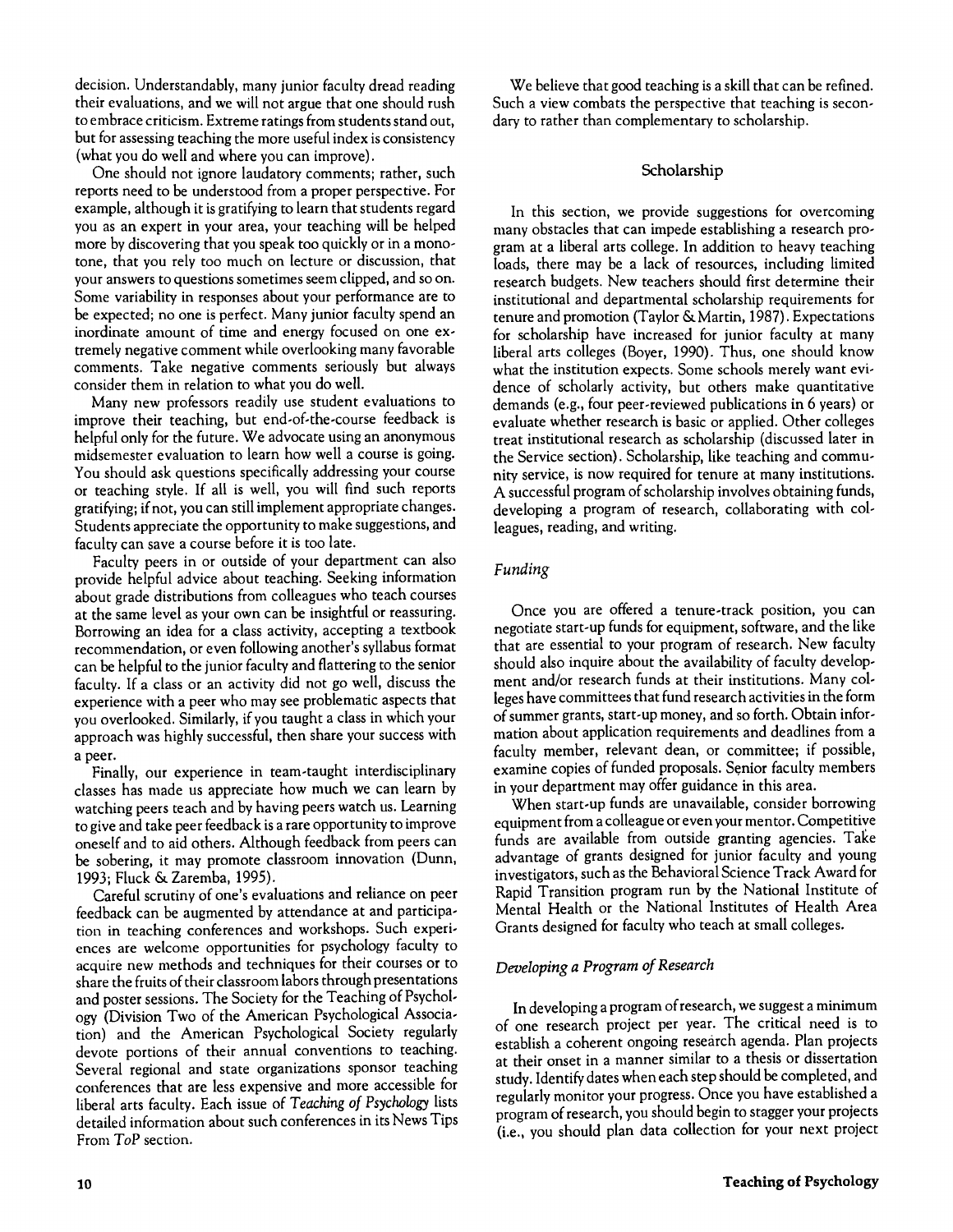while you write up a current one). Staggering your work in this manner ensures that you will always be involved in some aspect of your research program, whether it is collecting data, preparing a conference presentation, or writing an article (see Taylor & Martin, 1987, on the research "pipeline").

#### *Collaborating*

One way to increase scholarly productivity is to collaborate with colleagues. Research has shown that faculty who collaborate, conduct, and publish more research than those who work alone (Whicker, Kronenfeld, & Strickland, 1993). Collaboration may be especially useful for junior psychologists who are eager start their research careers but lack resources such as time, graduate students, and research space. Although collaborating can be helpful as well as efficient, junior faculty should pick their colleagues carefully (for tips, see Taylor & Martin, 1987; Whicker et al., 1993). Most teachers can recall group efforts that failed because of the unreliability of some participants.

Make certain that you are first author on some of the collaborative projects. Always negotiate authorship order at the start of the project. Most authorities interpret first authorship as a sign that you had primary responsibility for a research project. Order of authorship isespeciallyimportant when your collaborator is a senior faculty member (see also Taylor & Martin, 1987).

# *Reading andWriting*

Staying current in your specialization is essential, but keeping abreast of every important development is difficult. Some areas have many periodicals, and reading all of them is probably impossible. We found three strategies especially useful. Set aside time each week to read; be selective about what you read by focusing on key references in your field; and, whenever possible, assign key references as reading for your classes.

One other strategy for keeping current with the literature is to serve as a reviewer for journals, conferences, or even academic publishers. You can become actively involved in reviewing manuscripts by answering calls for reviewers, networking with colleagues at research institutions, or contacting publishers. Book reviewscan serve as academic publications when they appear in a journal such as *Contemporary Psychology.*

As noted by some highly productive psychologists, scholars must establish a regular time for writing (Boice, 1992; see also, Sternberg, 1988, on task management). Many junior faculty members delay writing until they are settled in other aspects of their position (lecture preparation, committee meetings, erc.) or until semester breaks or the summer months. The key is to schedule writing time the way you schedule office hours and committee meetings. Our advice is simple: Do not delay-write something. Do not wait until you have time or resources to collect new data. Revise your dissertation for publication, draft a teaching article or conference presentation, or start a literature review. Above all, write regularly.

We have also found goal setting very useful. Identify a finite task. Schedule time to write a page, compose an outline for a paper, or write a section of an article. Writing conference papers as a step toward a complete article has been a useful strategy for us because such papers easily serve as first drafts (see also Taylor & Martin, 1987).

After writing a draft, step away from your work for a while and return to it with a fresh eye and possibly the opinions of others. Although peer review can be painful, we have found it invaluable. Always ask your colleagues for feedback on what you write. Fellow psychologists can provide substantive comments, and colleagues in other disciplines can comment on clarity and style.

#### Service

The life and work of colleges depend on faculty participation. A greater percentage of liberal arts faculty versus faculty at other types of institutions rated "service within the university community" as very important for granting tenure in their departments (Boyer, 1990). Psychology faculty at small colleges often assume many roles, and one survey (Hettich & Lema-Stern, 1989) demonstrated a positive relation between the number of roles and the perceived impact of the roles. Specifically, the authors suggested that "as the number of roles increases, so does the influence of those roles on personal satisfaction, advancement, presentations and publications, recognition from colleagues, professional skills, job satisfaction, and thinking about career planning and career changes" (p. 15). We do not suggest that junior faculty should spread themselves thinly across many responsibilities. One must be wary of a super citizen syndrome. However, when judiciously managed, varied roles can promote a sense of accomplishment.

Beyond teaching and research, psychology faculty can serve the college community in various ways. We offer three suggestions: become known on campus, serve on committees, and conduct institutional research. We close this section with recommendations to combat the isolation faculty often feel when they first arrive at a liberal arts college.

#### *Becoming Known*

Casual observation suggests that many junior faculty at liberal arts colleges risk floundering during their early years because they do not become politically or socially known to faculty members outside their departments. Such faculty risk not being judged collegial (Whicker et al., 1993), which is an indirect way of suggesting that they have not developed into good college citizens. Many faculty can become tied down by the important work of teaching and research that must be accomplished before worrying about what seems to be a secondary concern. Do not be fooled. Being unknown on campus is a blessing in some universities, but in liberal arts settings being unknown is a curse. Why a curse? Liberal arts faculty are typically expected to play a large role on campus, so one needs to become known as an esteemed colleague.

First, there is a pragmatic concern. At a liberal arts college, you are judged as much by colleagues outside your department as by those in it. At evaluation time, a subset of the former group willlikelyconstitute the promotion and tenure committee. Right or wrong, one of the most frequent measures of faculty evaluation in smaller colleges is how well you interact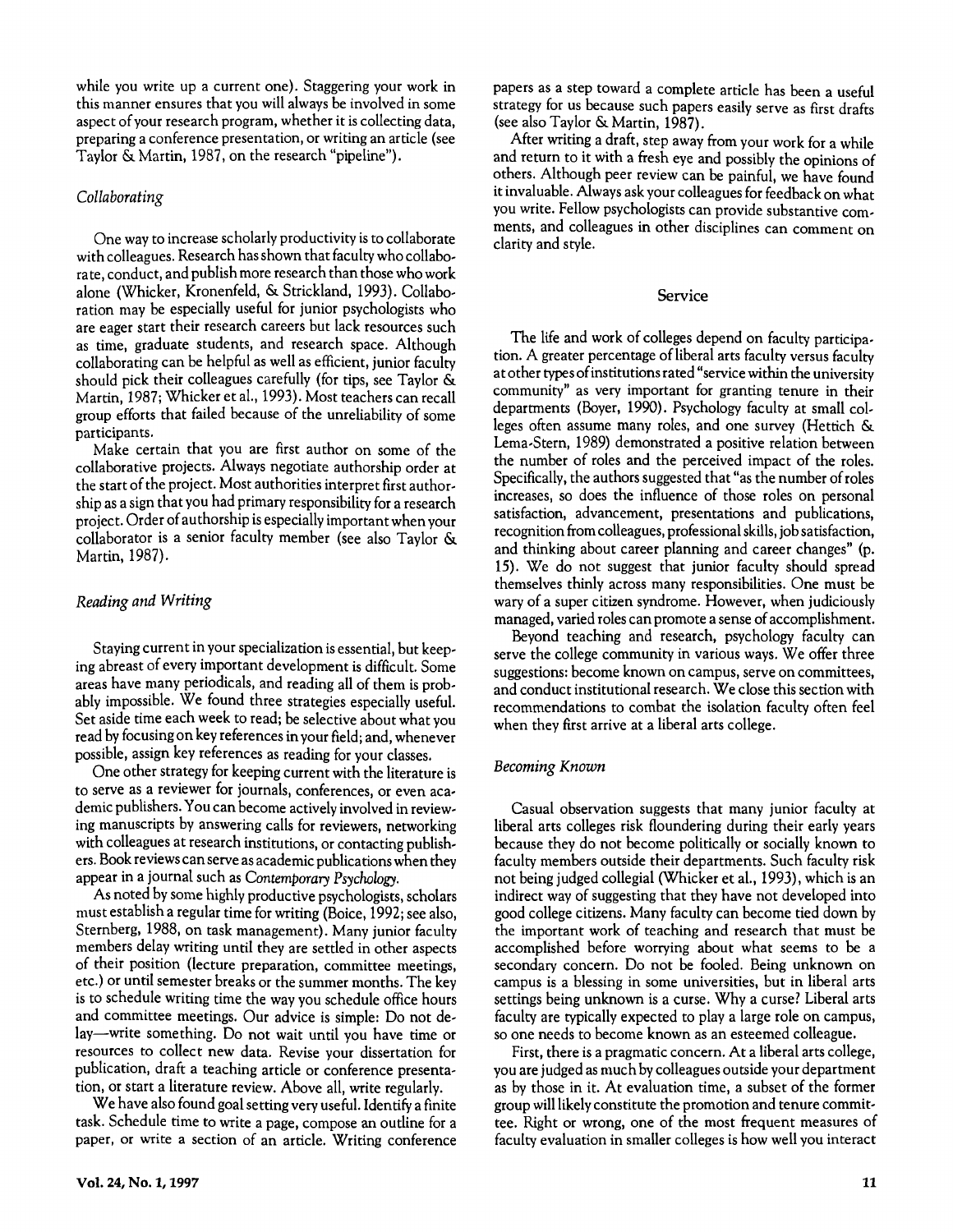with your peers on campus (see also, Hettich, Lema-Stern, & Rizzo, 1981).

Second, you are not merely a representative of your department or discipline. You are, first and foremost, a representative of the institution. As such, you may be called on to meet visiting dignitaries, participate in panel discussions, serve as a recruiter at the college's open houses for potential applicants, and even play in faculty-student sporting events.

Third, despite what your graduate mentor said, there is more to life than psychology and work. You will want to develop friendships and a social life,which need not be limited to the members of your department. Some detachment from psychology colleagues may be healthy. One of the pleasures of life at a liberal arts college is learning about the work of colleagues from other fields. Moreover, there is some intriguing research demonstrating that time spent socializing with campus colleagues is linked with professional success, including scholarly productivity (Boice, 1992; Creswell, 1985).

#### *Committee Work*

Collegiate governance depends on faculty involvement, including membership on committees, task forces, and the like. One way to become known is to seek positions on key committees, which are often the lifeblood of the institution. Committees frequently orchestrate all aspects of a college's life, including admission standards, curricular changes, personnel decisions, student life, and various aspects of the budgetary process. Membership on committees is by appointment (usually made by the dean), recruitment (often by the committee chairperson), or nomination and subsequent election by faculty.

Working on a committee draws attention to your good efforts and provides exposure outside your department. Committee service gives you a different perspective about your institution, how it operates, and how it might be improved. There are two chief caveats about committee service, however. First, committee work can be extremely time-consuming, often more demanding than course preparation; hence, it can divert your time away from other pressing matters. Attention to balancing your various commitments is essential. Second, if possible, avoid any committee that is unproductive, is not valued by the faculty or administration, or is run more as a fiefdom than an important institutional resource. Such committees will not contribute to personal satisfaction or professional development.

#### *Institutional Research*

Conducting research for the good of the institution is another way to contribute to community life while engaging in professional development. In this era of student enrollment and retention difficulties, psychologists can conduct relevant research on variables that predict academic success at the institution (e.g., Scholastic Aptitude Test scores, high school grade point average, and class rank). Dana S. Dunn, the first author of this article, for example, studied two simultaneously operating undergraduate curricula to compare student performance and the quality of liberal education (von Allmen,

Dunn, & Deeds, 1994). A survey conducted by Hettich and Lema-Stern (1989) indicated that many chairpersons at small colleges participate in institutional research and program evaluation. When carefully balanced with other professional commitments, institutional research helps the college and provides professional development for faculty.

# *Combating Isolation*

Finally, participating in college life can counteract feelings of professional isolation. Many new psychology faculty may be the only representative of their specialty in the discipline. This sense of isolation can be compounded by contrasting the intellectual exchanges concerning one's disciplinary niche that were routine in graduate school but that are rare in small psychology departments.

Although access to the Internet allows teachers to maintain graduate school ties or forge new professional relationships, we recommend battling isolation bystarting a discussion group. Such groups can have regular meetings at which interested faculty read and discuss a book or article, share research or teaching ideas, or debate contemporary issues affecting the campus or the country. Whether formal or informal, these groups provide an opportunity for faculty from different disciplines to share ideas (see Giordano et al., 1995, for discussion of an interdisciplinary group devoted to teaching issues). Stacey B. Zaremba, the second author of this article, helped form a group to discuss women's issues and academic life.

Alternatively, the discussion group could focus more on the discipline. If an institution belongs to a scholastic consortium, established lines of communication are often very helpful. Psychologists from different colleges who share an interest in a common theme can arrange to meet or correspond on a regular basis. Weber (1989) called this arrangement an "invisible college" or network of psychologyfaculty who together can tackle "the common problem of local isolation" (p. 114). Such ties can launch collaborative research projects that allow a degree of professional activity that may normally be prohibited by teaching load or resource limitations. Discussion groups also provide a social outlet for junior faculty. Socializing can lead to friendships that combat isolation and promote ties to the extended academic community. ,

Some institutions also fund faculty development seminars. Our college, for example, has competitive funds available for faculty-led summer seminars. Interested faculty suggest a topic, write a short proposal, and invite colleagues from all departments to meet regularly during the summer to read and discuss materials on a common theme (a recent one was "moral relativism and interdisciplinary education"). Such seminars promote collegiality and an interdisciplinary spirit on campus.

#### Working With Students

One of the main advantages of teaching at a liberal arts college is the contact one has with students in and out of the classroom. In this section, we describe supervising undergraduate research assistants, directing honors and independentstudy projects, advising majors and student organizations, and maintaining a balance in one's relationships with students.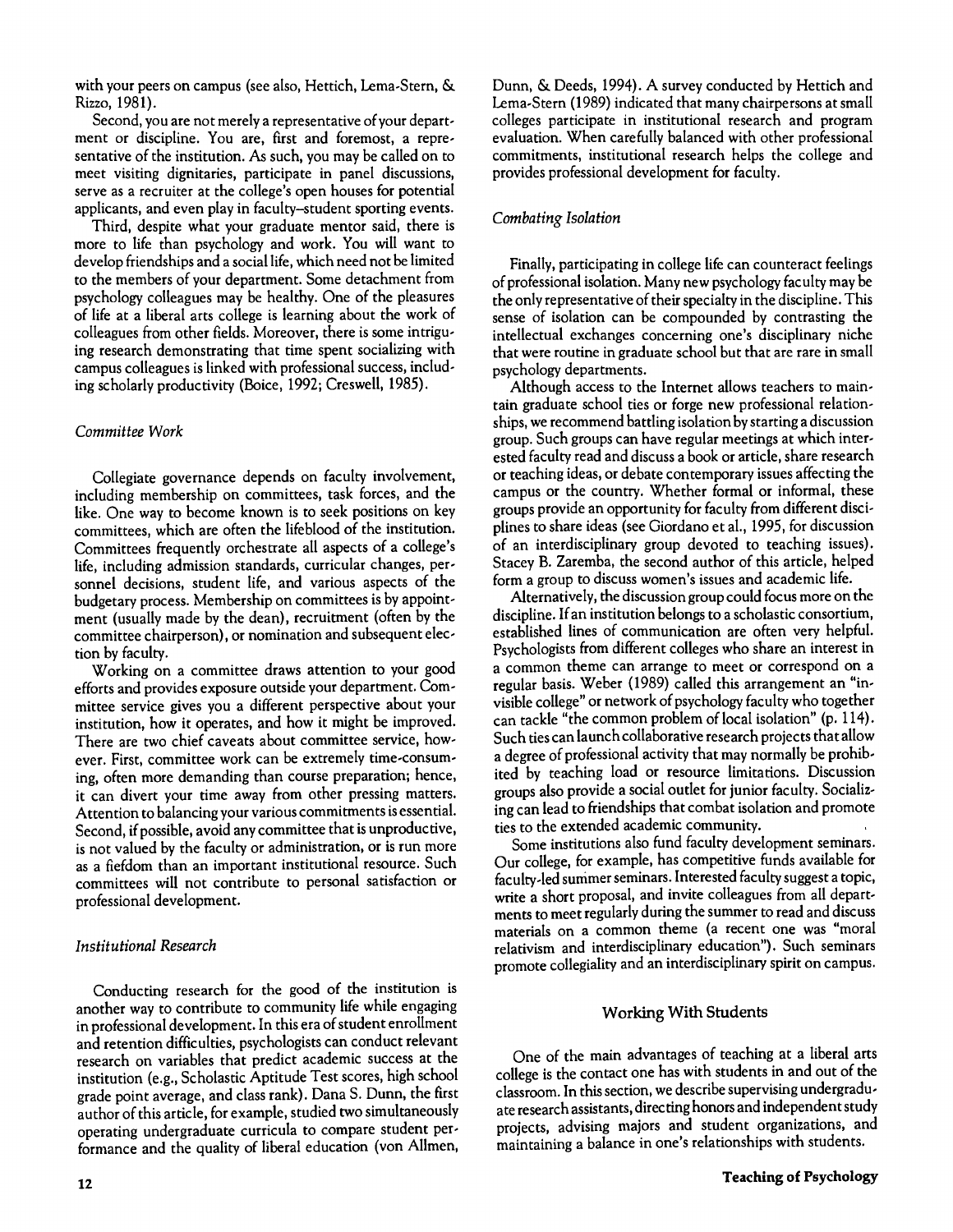#### *Undergraduate Research Assistants*

In contrast to colleagues at research institutions, faculty in liberal arts colleges commonly rely on undergraduates as research assistants. Typically, our students have great responsibilities and an active role in research projects because we believe that such experience is valuable for them and gratifying for us as mentors. Intensive interactions with research assistants also facilitates active learning.

However, faculty should stay actively involved in all aspects of a project from data collection to writing the report. By keeping tabs on all aspects of a project, one can ensure that everything runs smoothly. If a presentation or publication is likely to result from student collaboration, you should have an explicit policy about authorship with students.

You should also be realistic about what to expect from students. Even sophisticated assistants may make errors that experienced researchers avoid. The second author of this article, for example, found that weekly lab meetings were an effective way to supervise several undergraduates. Such meetings serve practical as well as educational functions, and they instill and maintain an enthusiasm for research.

# *Honors andIndependent Studies*

At most liberal arts colleges, students and faculty have ample opportunities to collaborate on independent study and honors projects. Virtually all departments offer independent studies, which can range from a program of supervised reading to a one-semester research project. Many programs also offer capable students the opportunity to conduct an honors project, consisting of a year-long intensive research project.

We strongly recommend that you be selective in the number and types of students with whom you work. Be forthright about areas of research you feel qualified to supervise. Do not hesitate to say no.

When participating on a project with a student, exercise control without taking over the project. Set deadlines for students, and insist that they meet them. Have regular meetings to keep all parties abreast of the project's status and any problems encountered as you proceed. Encourage students to submit their research for presentation at national, regional, or state meetings and at undergraduate research conferences. For particularly strong research projects, students should consider sending their work to one of several journals that publish undergraduate research (e.g.,*Modem Psychological Studies* and *Psi Chi]oumal of Student Research).*

#### *Academic Advising*

Academic advising is more than discussing class schedules and signing students' registration forms. An effective adviser helps plan a student's course of study and provides perspective on the discipline of psychology and on a liberal arts education. Academic advising also allows you to assist students in choosing electives that will complement their academic and career goals. In short, academic advising provides opportunities to build relationships that center around students' education as a whole.

Although the role of academic adviser is important, students must retain ultimate responsibility for their own education. Faculty must encourage students to learn about program requirements and to be self-reliant in selecting courses. The promotion of such student initiative, however, should be coupled with an adviser's interest in students as individuals who have unique and important ideas and opinions (see Ware, 1993, for more detailed comments on academic advising in psychology).

### *Advising Student Organizations*

In addition to academic advising, faculty members are often expected to advise student groups and organizations. The number of such advising opportunities can be overwhelming to the new faculty member. Be selective in assuming these responsibilities. When serving as an adviser, you may be tempted to exercise undue control. Remember you are an adviser, not an organization member or officer. As an adviser, your primary function is to assist the organization as much as possible, but remember that the student organization must be run by students. Empower students to make decisions and plan events, usingyou as a sounding board and not a decision maker.

#### *Finding a Balance*

We have found that undergraduates actively seek out new faculty members. Students see new faculty members as open to new ideas, having fresh perspectives, or being accessible and energetic. Junior faculty may be young and seem more approachable. Intensive student interaction is often why faculty choose to teach at liberal arts colleges. Student contact outside the classroom can be gratifying but problematic. Some student contact demands much time. Furthermore, if we do not set limits, students can presume more about the faculty-student relationship than is appropriate. The counsel of a colleague is appropriate: "Be friendly, not friends."

To thrive in an academic career, junior faculty must find ways to cope constructively with the students' need for contact. Establishing limits to your accessibility allows you to balance your time wisely. As an example, you may need to modify your open-door policy. Determine a reasonable number of office hours for your department or institution, and set your own hours accordingly. Encourage students to call for an appointment if they need to see you at other times. Make your work style and availability explicit to students at the outset, rather than changing your approach during the semester. You will be a role model for students as they develop their own work habits.

#### **Conclusions**

Success as a faculty member in a liberal arts college involves careful planning of many activities, including teaching, scholarship, service, and working with students. Faculty members also need to maintain a healthy balance among these areas while displaying a touch of unabashed self-promotion. Our purpose has been to provide a variety of adaptive strategies for